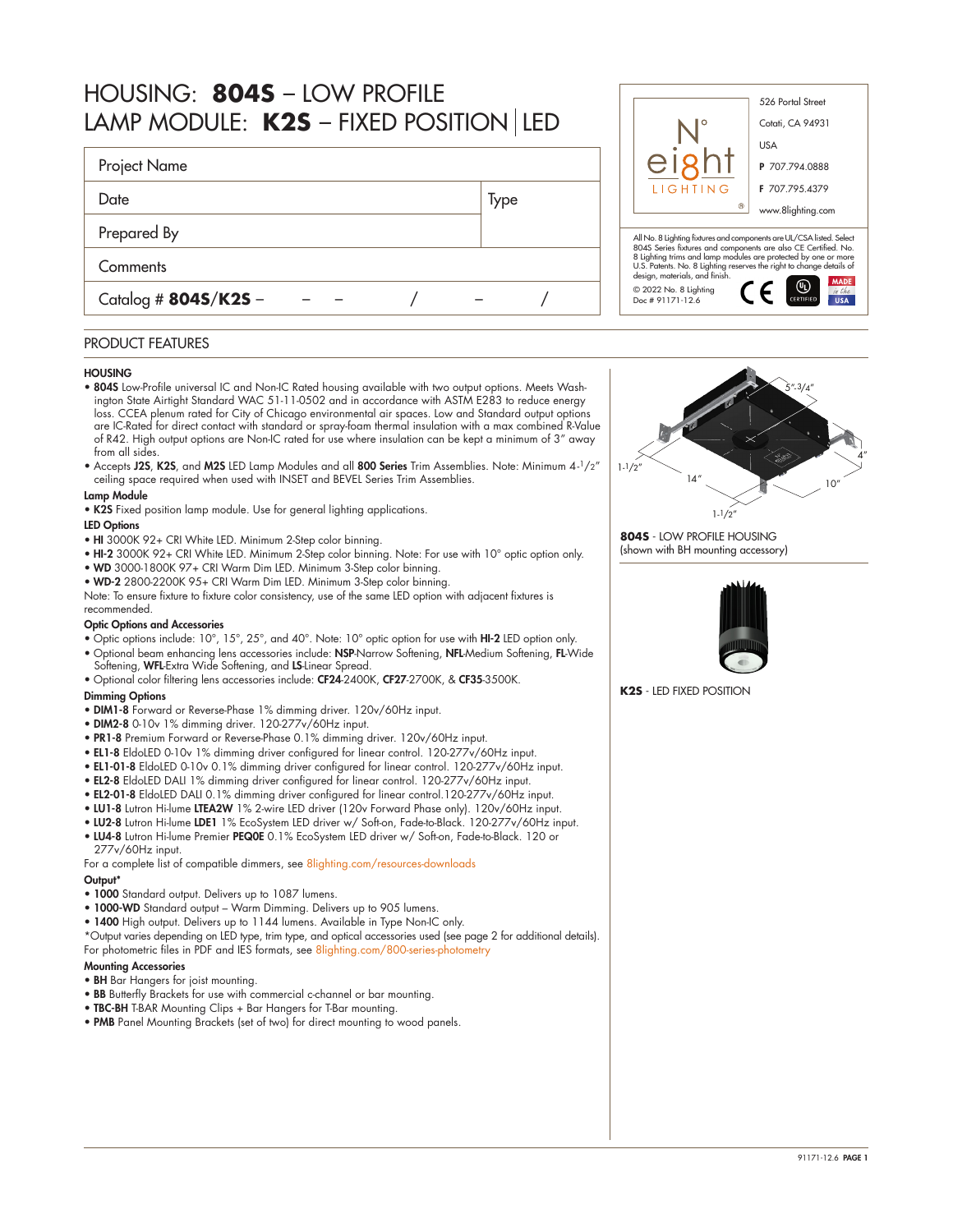

### Optic Option and Accessory Notes

One field interchangeable optic option included standard. Up to two additional optical accessories can be accommodated.

Installation Notes

For low and standard output models, ambient temperatures in ceiling space should not exceed 40°C (104°F) during normal operation. For high output models and all models with

LU1-8 or LU2-8 dimming options, ambient temperatures should not exceed 25°C (77°F). **Warranty** 

All No. 8 Lighting products are by a 5-year limited warranty. For specific warranty details and limitations, see 8lighting.com/resources-downl

## JA8-2019 CA Title 24 Compliant.

OPTICAL OPTIONS AND ACCESSORY PERFORMANCE SUMMARY

OPTICAL OPTIONS 10° Very Narrow Spot 14°  $14^{\circ}$  27°  $46^{\circ}$   $71^{\circ}$  14  $x 52^{\circ}$  $15^\circ$  Spot  $19\times 47^\circ$   $20^\circ$   $27^\circ$   $42^\circ$   $40^\circ$   $61^\circ$   $19\times 47^\circ$  $25^{\circ}$  Narrow Flood 27°  $34^{\circ}$   $47^{\circ}$   $67^{\circ}$   $26 \times 52^{\circ}$  $^{40^{\circ}}$  Flood  $^{41^{\circ}}$   $^{41^{\circ}}$   $^{42^{\circ}}$   $^{56^{\circ}}$   $^{68^{\circ}}$   $^{68^{\circ}}$   $^{36\times57^{\circ}}$ *Lumen Multiplier 0.93 0.87 0.88 0.82 0.89* BEAM ENHANCING LENS (OPTIONAL)\*  $+$  NSP  $+$  NFL  $+$  FL  $+$  WFL  $+$  LS

\*Beam enhancing lens used in combination with 10°, 15°, 25°, or 40° optic to achieve desired beam spread

# 804S/K2S PERFORMANCE SUMMARY

| <b>LED</b> | Output | <b>CCT</b>                                  | <b>CRI</b> | Delivered                        | Wattage LPW | System Delivered |    |      |       |          |      |    |      |       |      | R1 R2 R3 R4 R5 R6 R7 R8 R9 R10 R11 R12 R13 R14 |    |      |           |        |
|------------|--------|---------------------------------------------|------------|----------------------------------|-------------|------------------|----|------|-------|----------|------|----|------|-------|------|------------------------------------------------|----|------|-----------|--------|
| $HI-2$     | 1000   | 3000                                        |            | 93+ 1077-1087 14.2               |             | -76              |    |      |       |          |      |    |      |       |      | 94 97 98 94 94 96 93 84 63 91 95 82 95 98      |    |      |           |        |
| HI         | 1000   | 3000                                        |            | 92+ 840-1050 15.0 56-70 93 97 99 |             |                  |    |      |       | 93 93 97 |      |    | - 91 | 81 57 |      | 92 94 85 94 99                                 |    |      |           |        |
| HI         | 1400   | 3000                                        |            | 92+ 924-1144 20.3 46-56 93 97 99 |             |                  |    |      |       | 92 93 97 |      |    | 91   |       |      | 80 55 92                                       | 93 |      | 84 94 100 |        |
| WD.        |        | 1000-WD 1800-3000 97+ 703-905 14.5 48-62 99 |            |                                  |             |                  |    | - 99 | 96 99 |          | - 99 | 97 | 98   | 96    | - 91 | 96 97                                          |    | 83   |           | 100 97 |
|            |        | WD-2 1000-WD 2800-2200 95+ 682-878          |            |                                  |             | 14.5 47-61       | 98 | 97   | 96    | 96       | 99   | 93 | 90   | 86    | -74  | - 96                                           | 96 | - 87 | 99.       | - 99   |